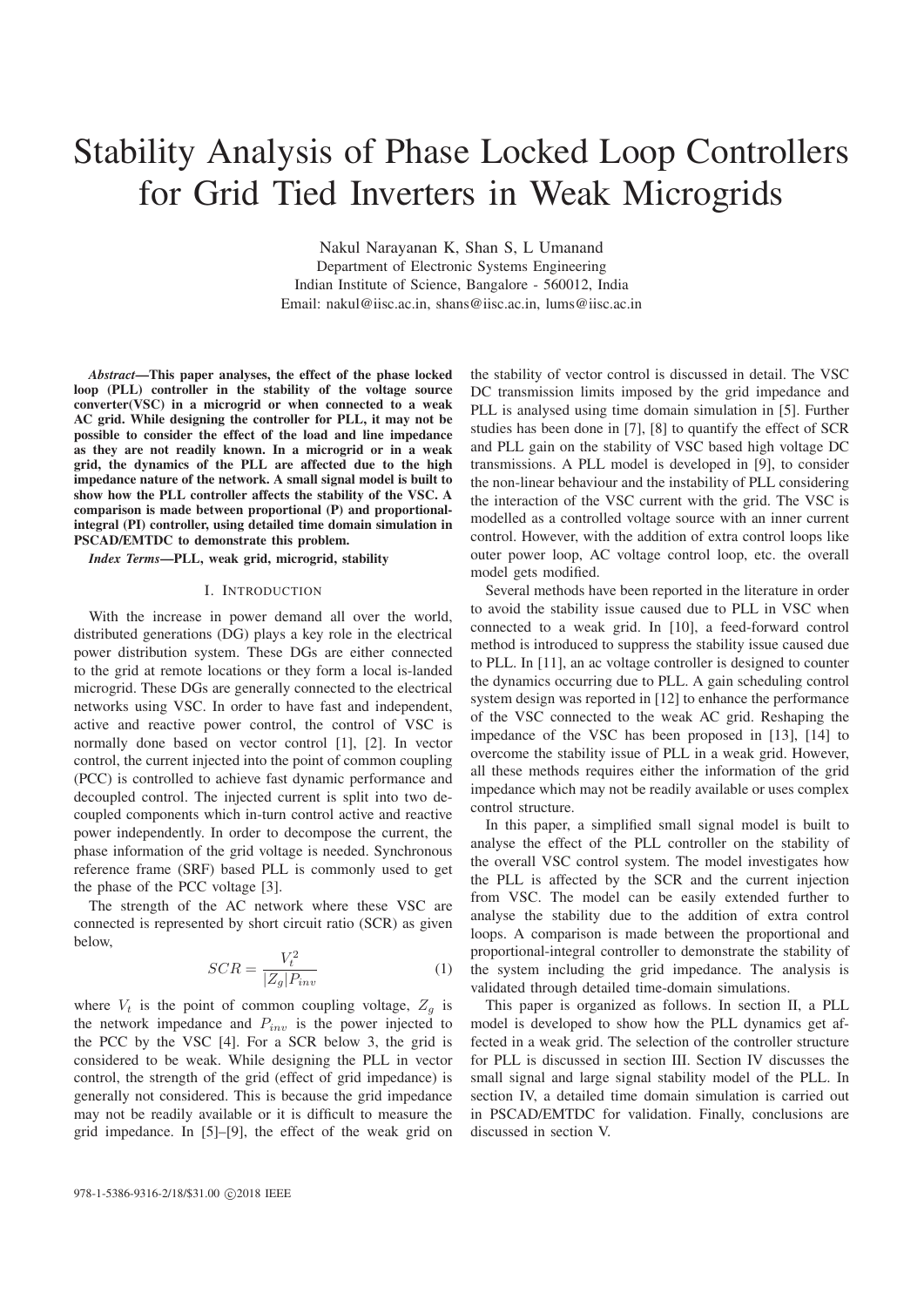

Fig. 1. Equivalent circuit

## II. ANALYSIS OF VSC CONNECTED TO WEAK GRID

The grid is modelled as a voltage source behind a series impedance  $z_a$  as shown in Fig. 1. The VSC is connected at the PCC. Let the grid voltage be,

$$
\begin{bmatrix} v_{g,a}(t) \\ v_{g,b}(t) \\ v_{g,c}(t) \end{bmatrix} = \begin{bmatrix} \hat{V}_g \cos(\omega_g t) \\ \hat{V}_g \cos(\omega_g t - \frac{2\pi}{3}) \\ \hat{V}_g \cos(\omega_g t - \frac{4\pi}{3}) \end{bmatrix}
$$
 (2)

where  $\hat{V}_g$  is the peak phase voltage and  $\omega_g$  is the grid frequency. The three phase grid voltage is represented using a complex space vector in stationary reference as,

$$
\vec{V_g}(t) = \frac{2}{3} [v_{g,a}(t)e^{j0} + v_{g,b}(t)e^{j\frac{2\pi}{3}} + v_{g,c}(t)e^{j\frac{4\pi}{3}}] = \hat{V_g}e^{j\omega_g t}
$$
\n(3)

For an inductive grid impedance, the PCC voltage  $\vec{V}_t(t)$  in the stationary reference frame can be written as,

$$
\vec{V}_t(t) = \vec{V}_g(t) + L_g \frac{d\vec{I}_{dg}(t)}{dt} \tag{4}
$$

where  $L_q$  is the equivalent grid impedance inductor. The equation (4) in the stationary reference frame is transformed into a rotating reference frame  $(d-q)$  by multiplying with  $e^{-j\phi_t}$ , where  $\phi_t$  is the PLL angle as shown in Fig. 2. The angle  $\phi_t$  is derived from PLL as shown in Fig. 3. The grid voltage  $\overline{V}_g(t)$  is represented in the rotating frame as ,

$$
\vec{V_g}(t)e^{-j\phi_t} = \hat{V_g}[\cos(\omega_g t - \phi_t) + j\sin(\omega_g t - \phi_t)] \tag{5}
$$

Similarly, the PCC voltage is represented as,  $V_t(t)e^{-j\phi_t}$  =  $V_{t,d}+jV_{t,q}$  and the current  $I_{dg}$  is represented as  $I_{dg}^{\dagger}(t)e^{-j\phi_t}=$  $I_{dg,d} + jI_{dg,q}$ . The d axis and q axis component of the PCC voltage given in (4) can be written as,

$$
V_{t,d} = L_g \frac{\mathrm{d}I_{dg,d}}{\mathrm{d}t} - L_g I_{dg,q} \omega_t + \hat{V_g} \cos(\omega_g t - \phi_t) \tag{6}
$$

$$
V_{t,q} = L_g \frac{\mathrm{d}I_{dg,q}}{dt} + L_g I_{dg,d} \omega_t + \hat{V}_g \sin(\omega_g t - \phi_t) \tag{7}
$$

Considering unity power factor operation  $(I_{dg,q} = 0)$ , the equation (7) can be simplified as

$$
V_{t,q} = L_g I_{dg,d} \omega_t + \hat{V_g} \sin(\omega_g t - \phi_t)
$$
 (8)

From equation (8) , the effect of converter current on the PLL can be calculated. The loads connected to the PCC can also affect the PLL dynamics on top of the effect due to the grid impedance.



Fig. 2. Voltage space vector



Fig. 3. Second order SRF PLL

## III. STABILITY LIMIT

The large signal and small signal stability of PLL in a weak grid can be analysed as follows:

#### *A. Large Signal Stability Limit*

The large signal stability limit of the PLL can be analysed from the equation (8). The input to the PLL controller  $G_c(s)$ is  $V_{t,q}$ , which is given by (8). For the stable operation of PLL, the error input to the controller  $G_c(s)$  should go to zero. So the maximum current that can be injected from the VSC is,

$$
|I_{dg,d}| \le \frac{\hat{V_g}}{L_g \omega_t} \tag{9}
$$

## *B. Small Signal Stability*

The small signal model can be obtained by linearising the equation (8) around the nominal operating point. Let  $\Delta V_{t,q}$ ,  $\Delta I_{dq,d}$  and  $\Delta \omega_t$  be the small signal perturbation around nominal operating point of voltage, current and frequency respectively. The equation (8) with the perturbation can be written as,

$$
V_{t,q} + \Delta V_{t,q} = L_g(I_{dg,d} + \Delta I_{dg,d})(\omega_t + \Delta \omega_t) + \hat{V}_g \sin(\delta_o + \Delta \phi_t)
$$
  
(10)  
where,  $(\omega_g t - \phi_t) = \delta_o$ . On further simplification, the small

signal is obtained as,

$$
\Delta V_{t,q} = \omega_t L_g \Delta I_{dg,d} + L_g I_{dg,d} \Delta \omega_t + \hat{V}_g \cos(\delta_o) \Delta \phi_t
$$
 (11)

On taking the Laplace transform of the equation (11) and after simplification the small signal model of PLL is shown in Fig. 4.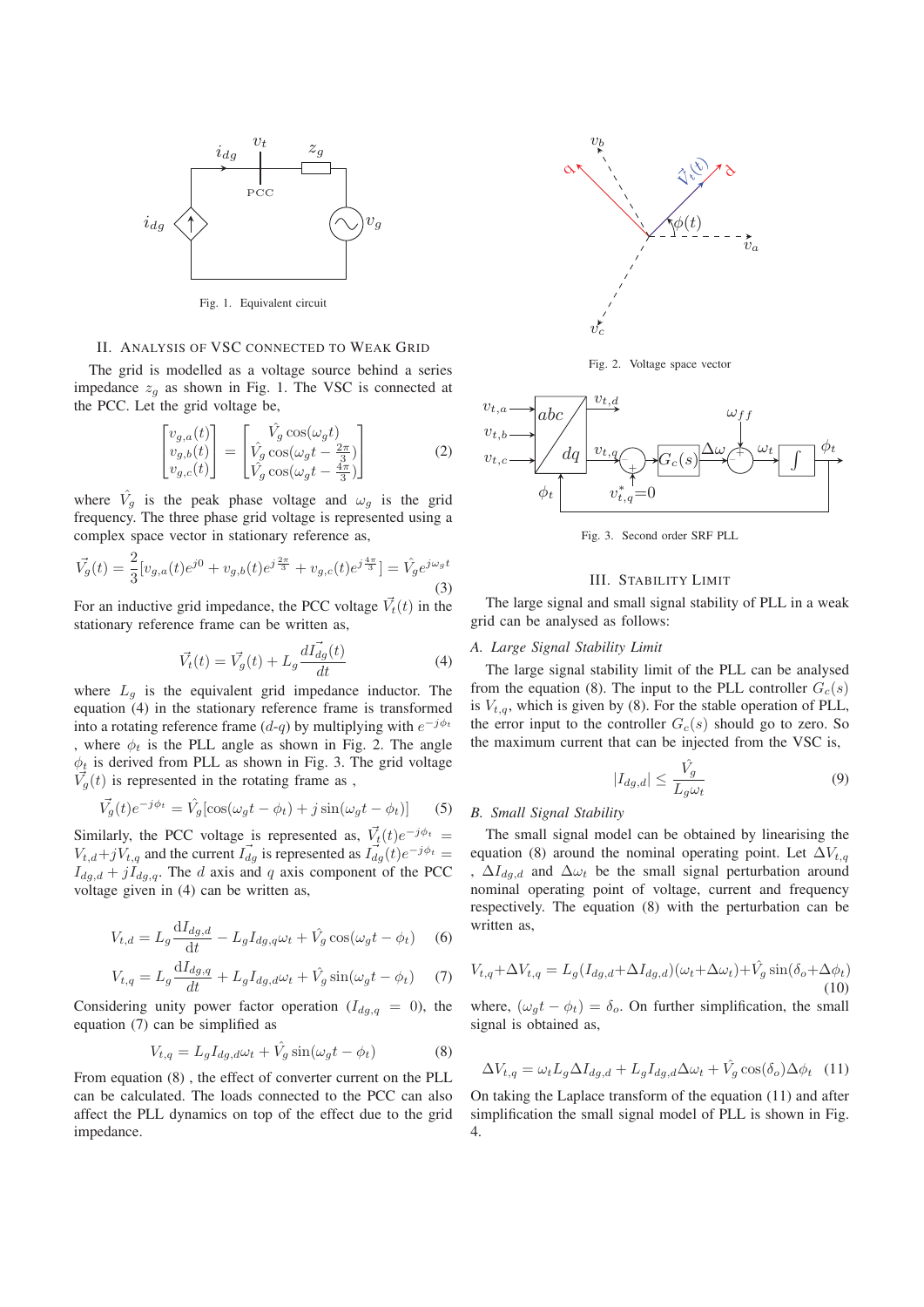

Fig. 4. Small signal model

where  $G_{\theta v}(s) = \frac{\Delta V_{t,q}(s)}{\Delta \phi(s)} = (sL_g I_{dg,d} + \hat{V}_g \cos(\delta_o))$ 

The effect of current injected to the grid on the stability of PLL and the vector control can be analysed from this model.

#### IV. PLL CONTROLLER SELECTION

For the grid connected converter, PLL should be able to track the PCC voltage space vector without any error. Since the voltage space vector is aligned along the d-axis, the q-axis component should go to zero. From the small signal model, let the error between the reference q- axis voltage and the actual q-axis voltage be e, i.e

$$
e = \Delta v_{t,q}^* - \Delta v_{t,q} \tag{12}
$$

This error should go to zero for the proper operation of PLL, i.e lim  $e(t)=0$ .

 $\widetilde{Using}$  final value theorem, this can be expressed as,

$$
\lim_{t \to \infty} e(t) = \lim_{s \to 0} s \frac{\Delta v_{t,q}^*(s)}{1 + \frac{1}{s} G_c(s) G_{\theta v}(s)}
$$
(13)

So, the controller  $G_c(S)$  should be selected in such a way that the equation (13) tends to zero under the steady state. The error analysis is performed for a proportional-integral and proportional controller.

## *A. Proportional Integral Controller*

The controller used in conventional SRF PLL structure is a PI controller. In PI controller,  $G_c(s)$  has one zero on the left half plane and one pole at origin. On substituting  $G_c(s)$  in equation (13),

$$
\lim_{t \to \infty} e(t) = \frac{\lim_{s \to 0} s \Delta v_{t,q}^*(s)}{1 + \lim_{s \to 0} \frac{1}{s} G_c(s) G_{\theta v}(s)} = 0
$$
\n(14)

## *B. Proportional Controller*

In proportional controller  $G_c(s)$  is selected to be a constant gain. Let  $G_c(s) = k_p$ . On substituting  $G_c(s) = k_p$  in equation (13),

$$
\lim_{t \to \infty} e(t) = \frac{\Delta v_{t,q}^*(s)}{1 + \lim_{s \to 0} \frac{1}{s} k_p G_{\theta v}(s)} = 0
$$
\n(15)

From the above analysis, it is clear that both the P and PI controller will give zero steady-state error, which will help



Fig. 5. VSC controller

to track the PCC voltage space vector. This is due to the inherent integrator present in the PLL control structure. The extra integrator in the case of PI-controller is redundant.

## V. RESULTS AND DISCUSSIONS

To verify the performance of PLL, a detailed time domain model given in Fig. 6 is developed in PSCAD/EMTDC. The VSC is operated with  $I_d$  and  $I_q$  current loop as shown in Fig. 5. The grid is modelled as a voltage source behind an impedance and the average model is used to model voltage source converter. The rating of the VSC and the grid parameters are listed in Table I.

TABLE I VSI PARAMETERS

| <b>Parameter</b>        | <b>Value</b>     |
|-------------------------|------------------|
| Base Voltage, $V$       | 400 V            |
| Base Power, P           | $25$ kVA         |
| Base Frequency, $F$     | $50$ Hz          |
| Filter impedance, $L_f$ | 10 <sub>mH</sub> |
| Grid impedance, $L_a$   | $10 \text{ mH}$  |

The following two cases were simulated with different  $G<sub>c</sub>(s)$  to analyse their dynamic performance.

*1) Proportional Integral controller:*  $G_c(s)$  is chosen to be a PI controller. The PI controller is designed [3] for a 50 HZ bandwidth, without considering the line impedance. For a step change in current  $I_d$  from 0.5 p.u. to 1 p.u., the response of  $I_d$ ,  $V_{t,q}$  and  $V_{t,d}$  is shown in Fig. 7.

*2) Proportional controller:*  $G_c(s)$  is chosen to be a proportional controller. The proportional controller is designed for a 50 HZ bandwidth, without considering the line impedance. For a step change in current  $I_d$  from 0.5 p.u. to 1 p.u., the response of  $I_{t,d}$ ,  $V_{t,q}$  and  $V_{t,d}$  is shown in Fig. 9.

For the same bandwidth, P and PI control has almost similar dynamic performance. With PI controller an additional state is added which increases the order of the overall system. This increased order can result in damped oscillatory behaviour in some scenarios.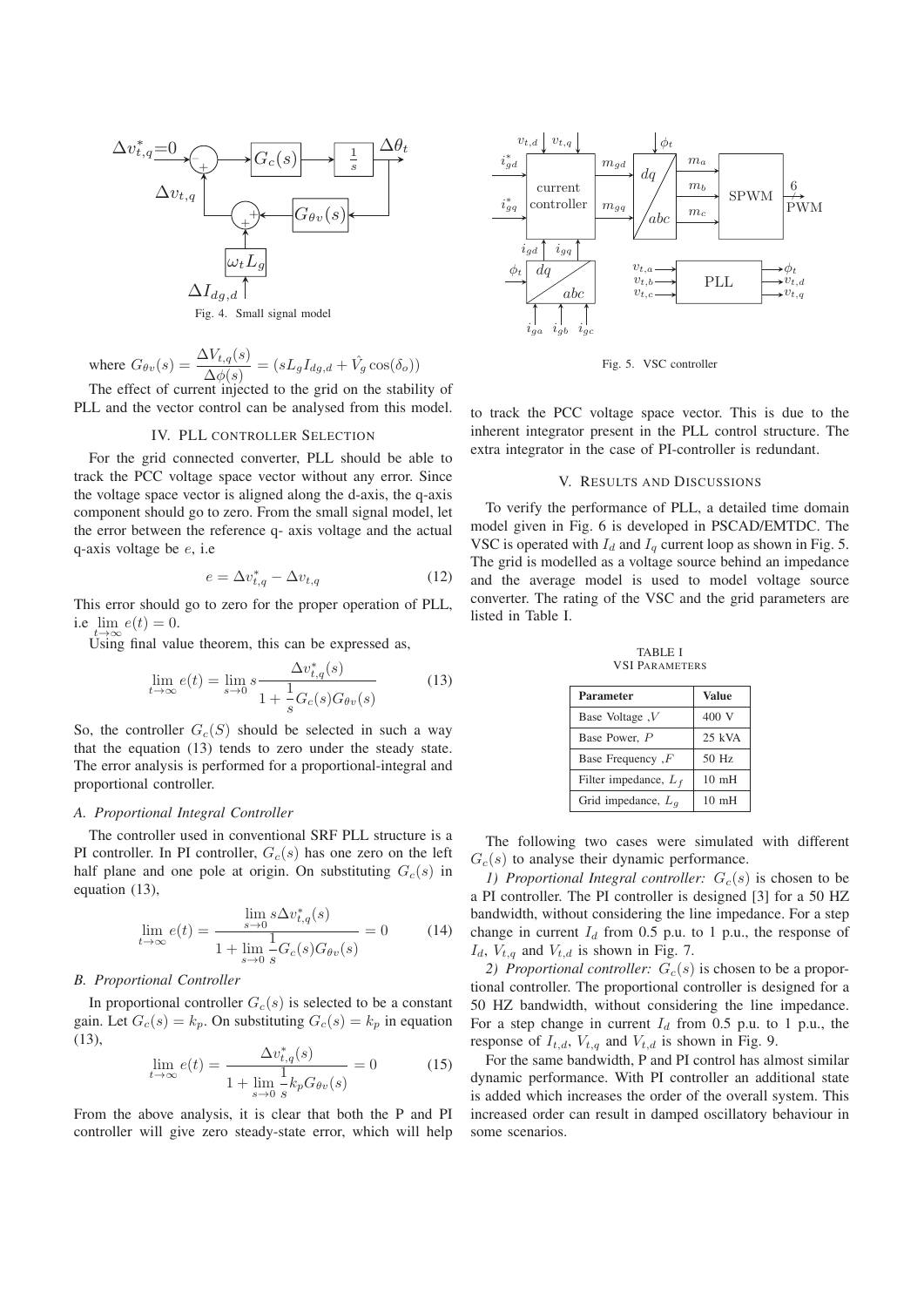

Fig. 6. Simulated system



Fig. 7. Step response with PI controller



Fig. 8. Step response with SCR=1.13 and PLL bandwidth =50 Hz







Fig. 10. Step response with SCR=1.13 and PLL bandwidth =40 Hz